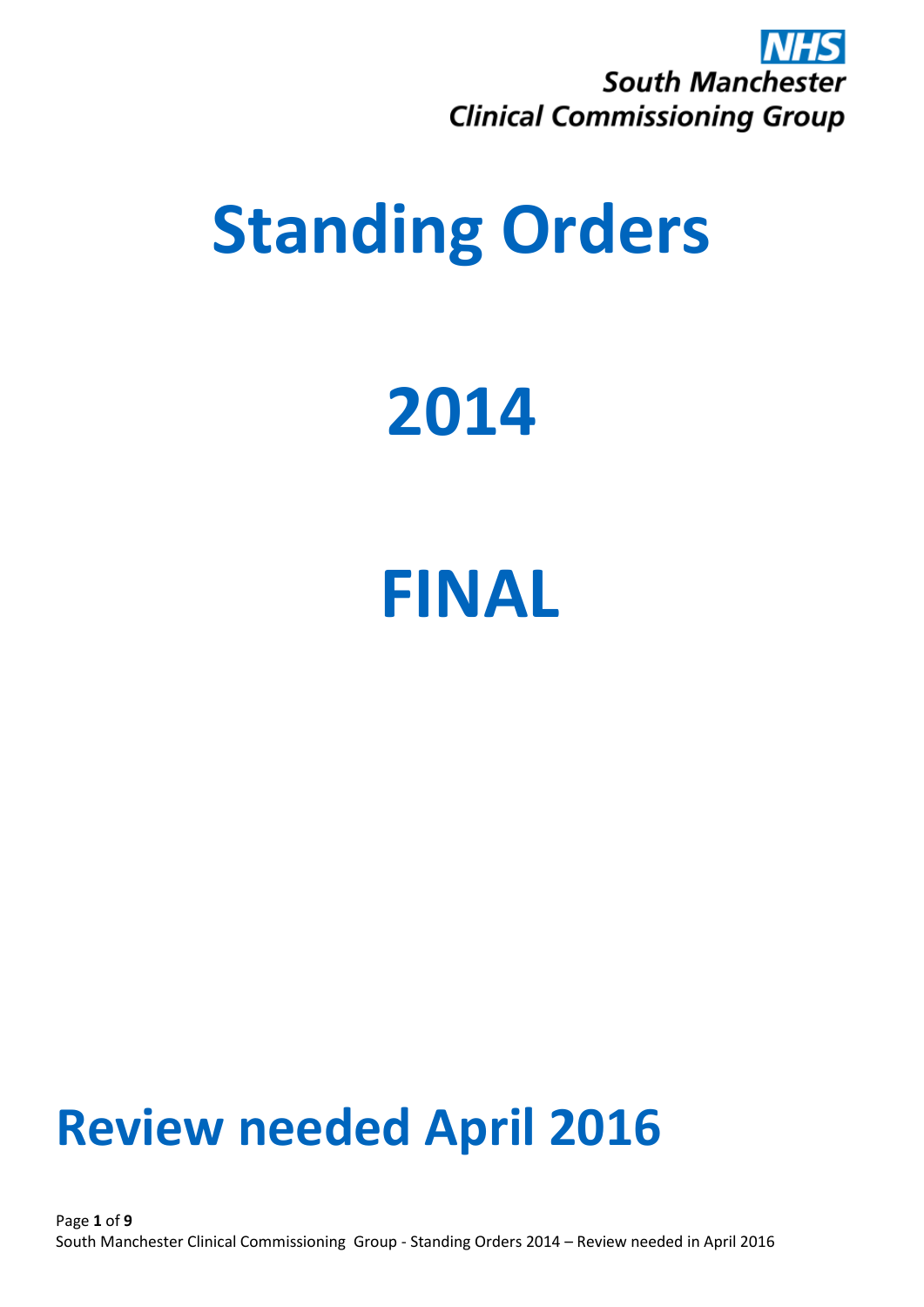# **Version Control**

| Last<br><b>Updated</b> | <b>Updated By</b> | What was changed               | <b>File Version</b>                     |
|------------------------|-------------------|--------------------------------|-----------------------------------------|
| $31st$ July<br>2014    | Anoop Seera       | Board Approved - Final Version | SMCCG-Standing Orders 2014-<br>v1-final |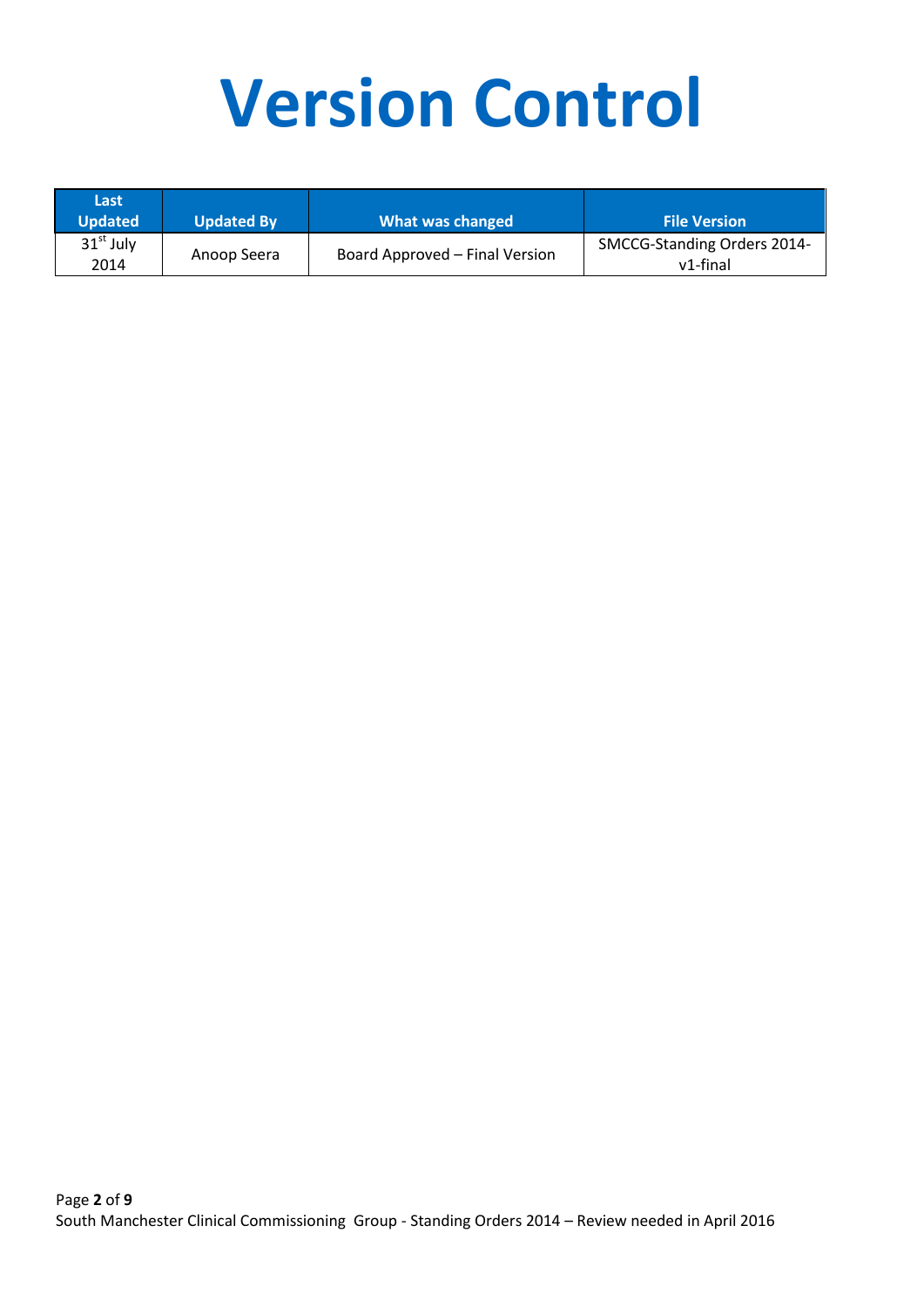#### **STANDING ORDERS**

#### **1. STATUTORY FRAMEWORK AND STATUS**

#### **1.1. Introduction**

- 1.1.1. These standing orders have been drawn up to regulate the proceedings of NHS South Manchester Clinical Commissioning Group (**SMCCG**) so it can fulfil its obligations, as set out largely in the NHS Act 2006, as amended by the Health and Social Care Act 2012 and related regulations. **They became effective from April 1st 2013.**
- 1.1.2. The standing orders, together with the scheme of reservation and delegation<sup>1</sup> and the prime financial policies<sup>2</sup>, provide a procedural framework within which the Group discharges its business. They set out:
	- a) the arrangements for conducting the business of the Group;
	- b) the appointment of member practice representatives;
	- c) the procedure to be followed at meetings of the group, the Board and any committees or sub-committees of the group or the Board;
	- d) the process to delegate powers,
	- e) the declaration of interests and standards of conduct.

These arrangements must comply, and be consistent where applicable, with the requirements set out in the 2006 Act (as amended by the 2012 Act) and related regulations and take account as appropriate<sup>3</sup> of any relevant guidance.

- 1.1.3. The standing orders, scheme of reservation and delegation and prime financial policies have effect as if incorporated into the Group's constitution. Group members, employees, members of the Board, members of the Board's committees and sub-committees, members of the Group's committees and sub-committees and persons working on behalf of the Group should be aware of the existence of these documents and, where necessary, be familiar with their detailed provisions.
- 1.1.4. Failure to comply with the standing orders, scheme of reservation and delegation and prime financial policies may be regarded as a disciplinary matter that could result in dismissal.

#### **1.2. Schedule of matters reserved to the Clinical Commissioning Group and the scheme of reservation and delegation**

1.2.1. The 2006 Act (as amended by the 2012 Act) provides the Group with powers to delegate the Group's functions and those of the Board to certain bodies (such as committees) and certain persons. The Group has decided that certain decisions may only be exercised by the Group in formal session. These decisions and also those delegated are contained in the Group's scheme of reservation and delegation (Available on the SMCCG website).

 $\frac{1}{1}$ Available on SMCCG website

 $\overline{2}$ Available on SMCCG website

<sup>&</sup>lt;sup>3</sup> Under some legislative provisions the group is obliged to have regard to particular guidance but under other circumstances guidance is issued as best practice guidance.

Page **3** of **9**

South Manchester Clinical Commissioning Group - Standing Orders 2014 – Review needed in April 2016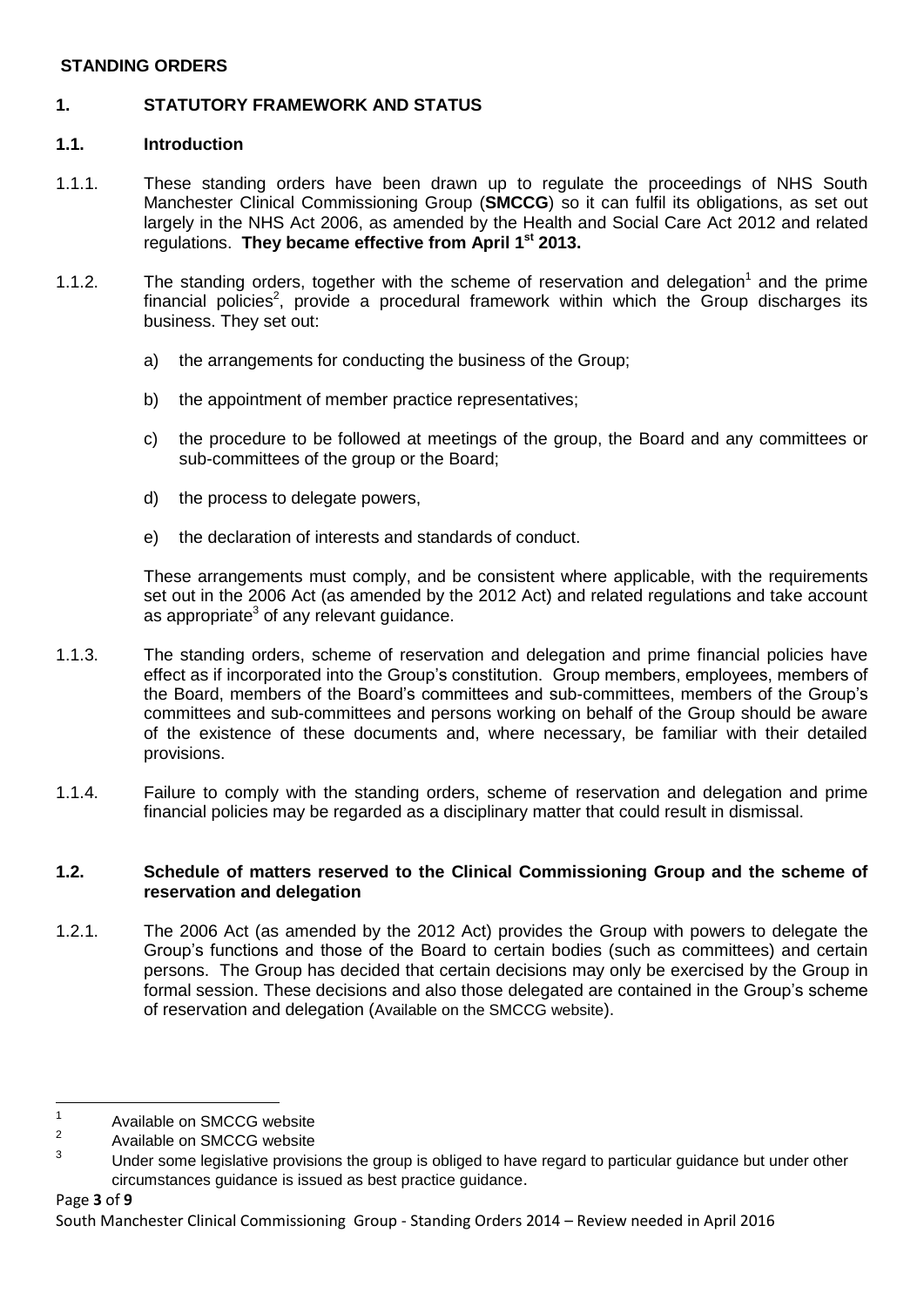#### **2. THE CLINICAL COMMISSIONING GROUP: COMPOSITION OF MEMBERSHIP, KEY ROLES AND APPOINTMENT PROCESS**

#### 2.1. **Composition of membership**

- 2.1.1. Details of the membership of the group are available on SMCCG's website.
- 2.1.2. Chapter 6 of the Group's constitution provides details of the governing structure used in the group's decision-making processes, whilst Chapter 7 of the constitution outlines certain key roles and responsibilities within the Group and its governing body, including the role of practice representatives (section 7.1 of the constitution).

#### **2.2. Key Roles**

- 2.2.1. Paragraph 6.6.2 of SMCCG's constitution sets out the composition of the SMCCG's Board whilst Chapter 7 identifies certain key roles and responsibilities within the group and its Board. These standing orders set out how SMCCG appoints individuals to these key roles.
- 2.2.2. The Chair, as listed in 6.6.2 of SMCCG's constitution is subject to the following appointment process:
	- a) **Nominations** self nomination / application following advertisement of the role;
	- b) **Eligibility** assessment of skills, experience and attributes against the specification within the role outline
	- c) **Appointment process** shortlisting and interview process by a clinical representative, representative from SMCCG and lay person that has held a similar role previously
	- d) **Term of office** 3 years
	- e) **Eligibility for reappointment** if the person wishing to continue and SMCCG's governance body determine that this is appropriate and this is agreed with NHS England and / or the extension is required until a replacement is found and takes up the position
	- f) **Grounds for removal from office** the person resigns, the Board have no confidence in the person or NHS England formally request this of SMCCG
	- g) **Notice period** Three months' notice
- 2.2.3. The Vice Chair, as listed in 6.6.2 of SMCCG's constitution, is subject to the following appointment process:
	- a) **Nominations** self nomination / application following advertisement of the role;
	- b) **Eligibility** assessment of skills, experience and attributes again the specification within the role outline and voted by members;
	- c) **Appointment process** shortlisting and interview process by a clinical representative, representative from SMCCG and a clinical representative from another CCG followed by election by members;
	- d) **Term of office** 3 years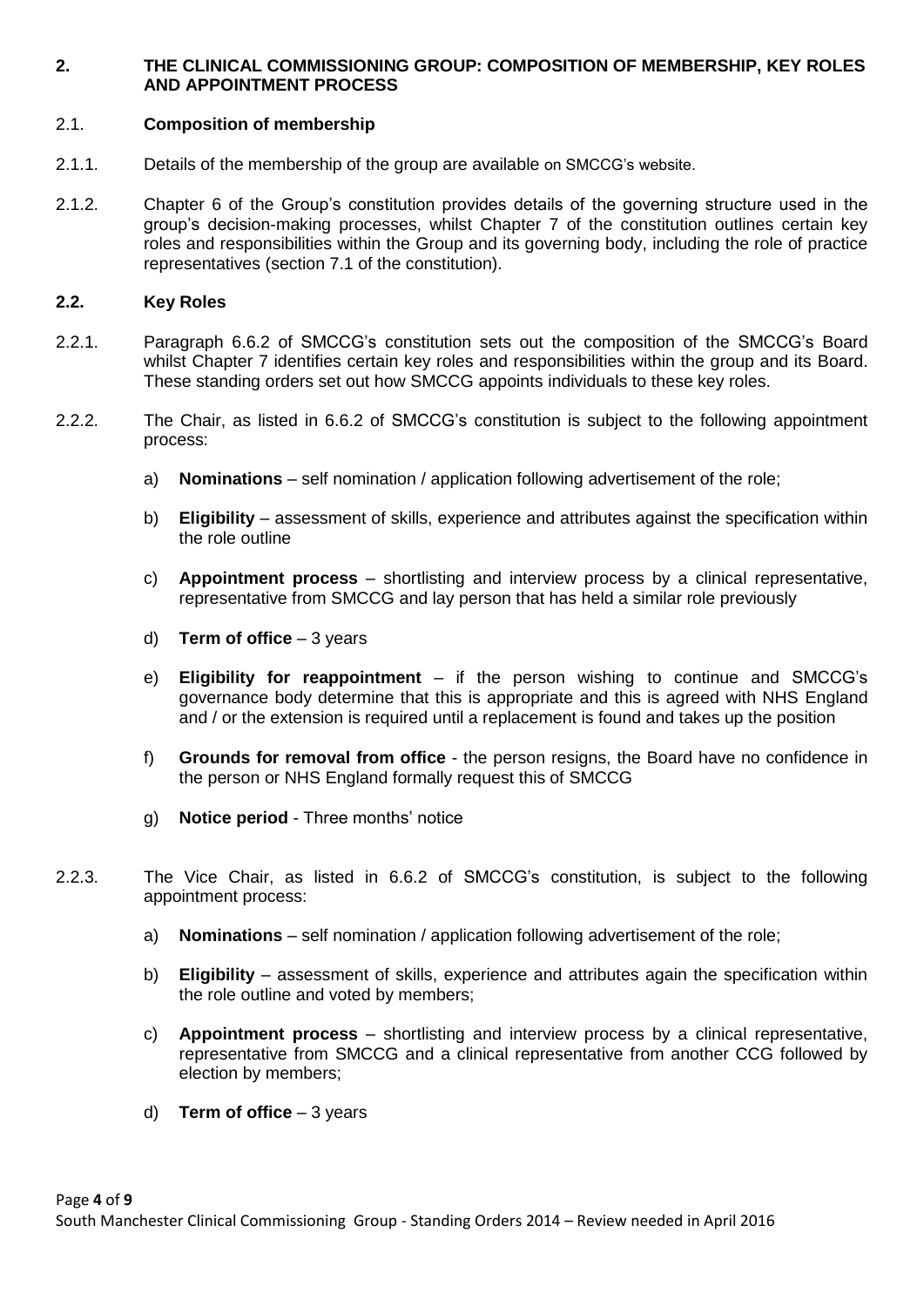- e) **Eligibility for reappointment** if the person wishes to continue and SMCCG's governance body determine that this is appropriate and / or the extension is required until a replacement is found and takes up the position;
- f) **Grounds for removal from office** the person resigns, the Board or members have no confidence in the person;
- g) **Notice period** three months' notice
- 2.2.4. The Chief Officer (as listed in paragraph 5.13 of SMCCG's constitution) is subject to the following appointment process:
	- a) **Nominations** self nomination / application;
	- b) **Eligibility** assessment of skills, experience and attributes through national assessment framework;
	- c) **Appointment process** nationally determined and appointments made through NHS England and / or their representative organisations (assessment centre process and interview);
	- d) **Term of office** Permanent;
	- e) **Grounds for removal from office** the person resigns, the Board or members have no confidence in the person or NHS England request this;
	- f) **Notice period** 3 months
- 2.2.5. The Chief Financial Officer (as listed in paragraph 6.6.2 of SMCCG's constitution) is subject to the following appointment process:
	- a) **Nominations** self nomination / application;
	- b) **Eligibility** assessment of skills, experience and attributes through regional assessment process;
	- c) **Appointment process** regionally determined and appointments made through NHS Commissioning Governing body and / or their representative organisation (assessment centre process and interview);
	- d) **Term of office** Permanent;
	- e) **Grounds for removal from office** the person resigns, the Board or members have no confidence in the person or NHS England request this
	- f) **Notice period** 3 months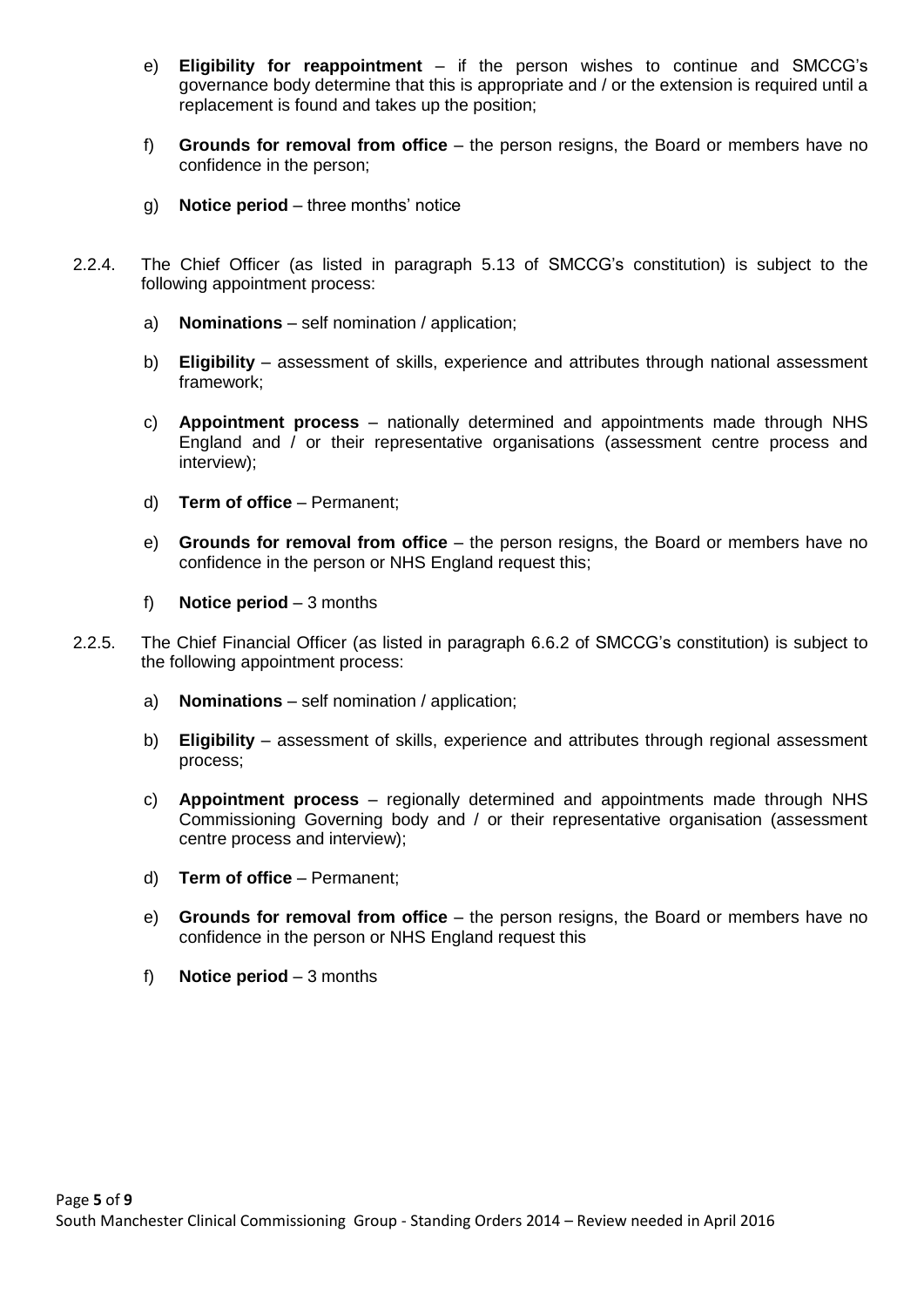#### **3. MEETINGS OF THE CLINICAL COMMISSIONING GROUP**

#### **3.1. Calling meetings**

3.1.1. Ordinary meetings of the Group shall be held at regular intervals at such times and places as the Group may determine.

#### **3.2. Agenda, supporting papers and business to be transacted**

- 3.2.1. Items of business to be transacted for inclusion on the agenda of a meeting need to be notified to the chair at least seven working days (i.e. excluding weekends and bank holidays) before the meeting takes place. Supporting papers for such items need to be submitted at least five working days before the meeting takes place. The agenda and supporting papers will be circulated to all relevant members at least five working days before the date the meeting will take place.
- 3.2.2. Agendas and certain papers for the group's Board including details about meeting dates, times and venues - will be published on SMCCG's website.

#### **3.3. Petitions**

3.3.1. Where a petition has been received by SMCCG, the chair of the Board shall include the petition as an item for the agenda of the next meeting of the Board.

#### **3.4. Chair of a meeting**

- 3.4.1. At any meeting of the Group or its Board or of a Committee or sub-committee, the chair of the group, Board, committee or sub-committee, if any and if present, shall preside. If the chair is absent from the meeting, the deputy chair, if any and if present, shall preside.
- 3.4.2. If the chair is absent temporarily on the grounds of a declared conflict of interest the deputy chair, if present, shall preside. If both the chair and deputy chair are absent, or are disqualified from participating, or there is neither a chair or deputy a member of the group, Board, committee or sub-committee respectively shall be chosen by the members present, or by a majority of them, and shall preside.

#### **3.5. Chair's ruling**

3.5.1. The decision of the chair of the Board on questions of order, relevancy and regularity and their interpretation of the constitution, standing orders, scheme of reservation and delegation and prime financial policies at the meeting, shall be final.

#### **3.6. Quorum**

- 3.6.1. The quorum will be a minimum of 50% of members including at least one GP representative.
- 3.6.2. For all other of the Group's committees and sub-committees, including the Board's committees and sub-committees, the details of the quorum for these meetings and status of representatives are set out in the appropriate terms of reference.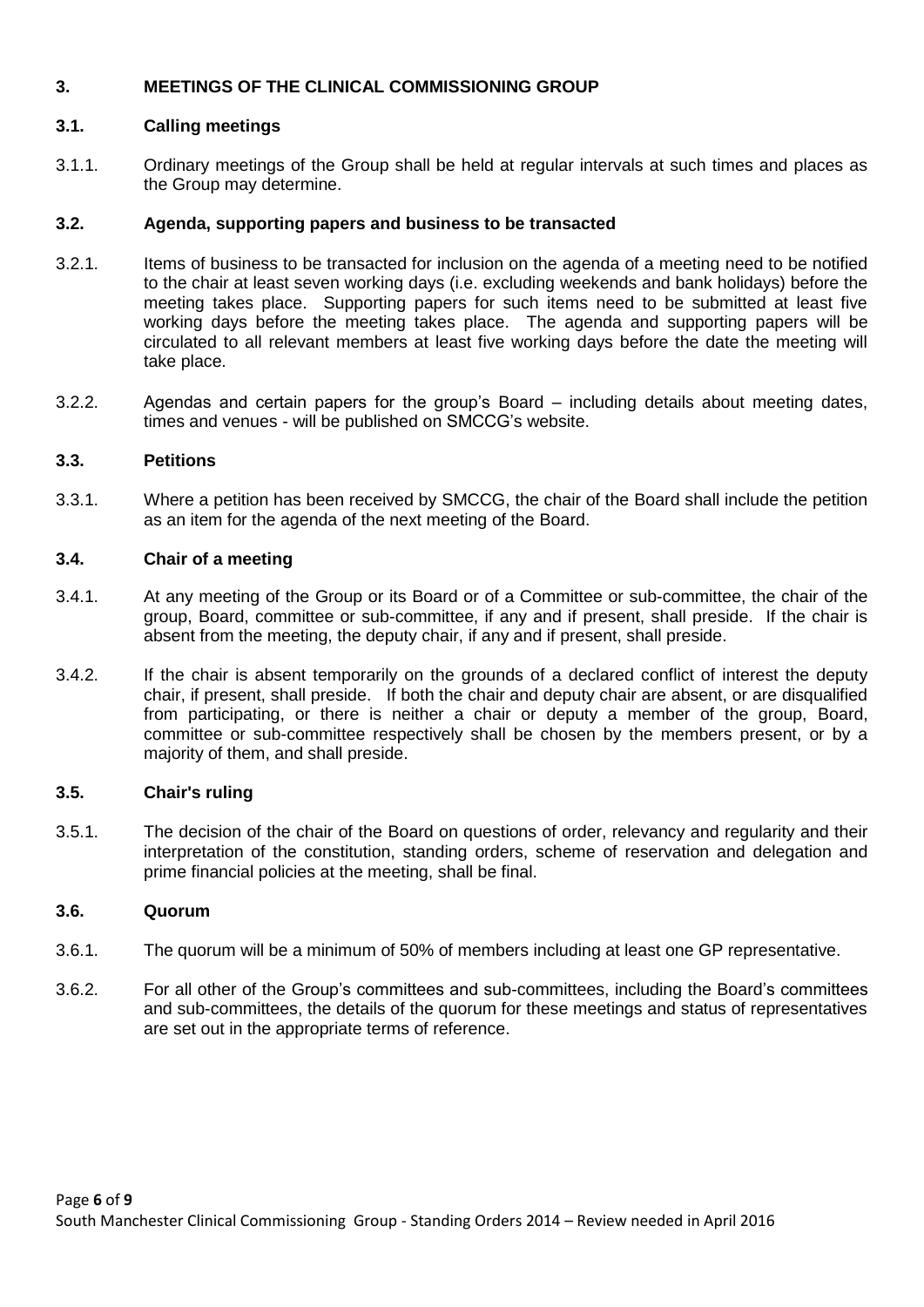#### 3.7. **Decision making**

- 3.7.1. Chapter 6 of SMCCG's constitution, together with the scheme of reservation and delegation, sets out the governing structure for the exercise of the group's statutory functions. Generally it is expected that at the Board meetings decisions will be reached by consensus. Should this not be possible then a vote of members will be required, the process for which is set out below:
	- a) **Eligibility** all members of the Board identified in paragraph 6.6.2 of the group's main constitution are eligible to vote;
	- b) **Majority necessary to confirm a decision** a majority vote is where over half of the eligible members vote to confirm a decision.
	- c) **Casting vote** where a vote is tied, the Chair (or Vice Chair in the Chair's absence) has an additional vote that can be used as a casting vote.
- 3.7.2. Should a vote be taken the outcome of the vote, and any dissenting views, must be recorded in the minutes of the meeting.
- 3.7.3. For all other of the group's committees and sub-committees, including the Board's committees and sub-committee, the details of the process for holding a vote are set out in the appropriate terms of reference.

#### **3.8. Suspension of Standing Orders**

- 3.8.1. Except where it would contravene any statutory provision or any direction made by the Secretary of State for Health or the NHS Commissioning Board, any part of these standing orders may be suspended at any meeting, provided 51% of group members are in agreement.
- 3.8.2. A decision to suspend standing orders together with the reasons for doing so shall be recorded in the minutes of the meeting.
- 3.8.3. A separate record of matters discussed during the suspension shall be kept. These records shall be made available to the Board's audit committee for review of the reasonableness of the decision to suspend standing orders.

#### **3.9. Record of Attendance**

3.9.1. The names of all members of the meeting present at the meeting shall be recorded in the minutes of the group's meetings. The names of all members of the Board present shall be recorded in the minutes of the Board meetings. The names of all members of the Board's committees / sub-committees present shall be recorded in the minutes of the respective Board committee / sub-committee meetings.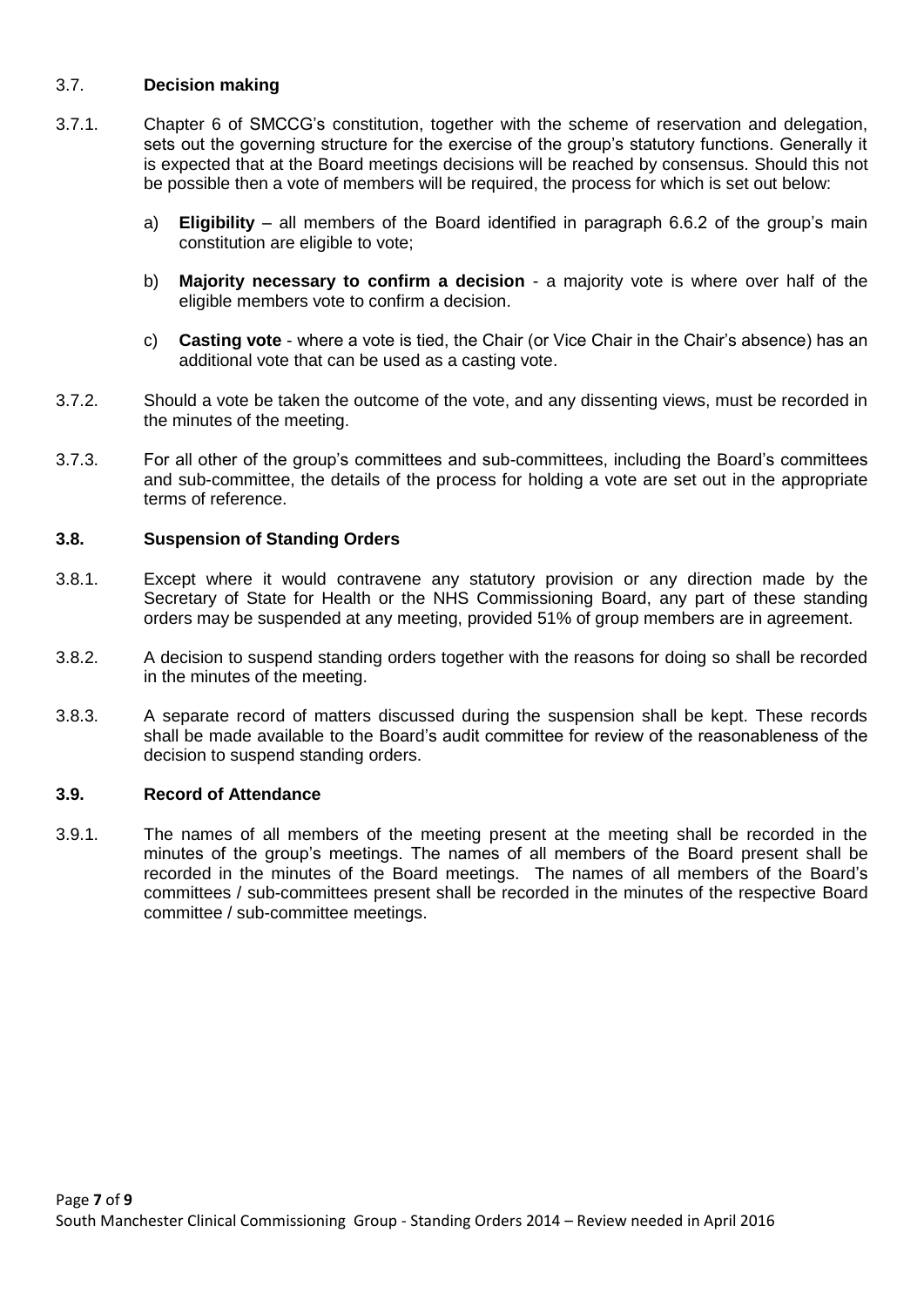#### **3.10. Minutes**

- 3.10.1. The minutes of Board meetings will record those members present and those that have sent apologies.
- 3.10.2. The minutes of Board meetings will record those people in attendance of the meeting and include a record of any declarations of interest / conflicts of interest.
- 3.10.3. The minutes of the meeting will be recorded by the PA to the Chief Officer (or appropriate deputy).
- 3.10.4. The minutes of the meeting will be drafted within five working days of the meeting and passed to the Board as a draft.
- 3.10.5. The minutes of a meeting will be taken to the following meeting to be agreed as a true record of the meeting. Where amendments are made at the meeting these will be made and the Chair will then have the power to formally sign the revised minutes off as true record on behalf of the Board.
- 3.10.6. The minutes of the meeting will be made available to members and the public by way of their inclusion in the papers for meetings that will be published on SMCCG's website.

#### **3.11. Admission of public and the press**

3.11.1. The public and the press may attend meetings, however are unable to participate and contribute.

#### **4. APPOINTMENT OF COMMITTEES AND SUB-COMMITTEES**

#### **4.1. Appointment of committees and sub-committees**

- 4.1.1. The group may appoint committees and sub-committees of the group, subject to any regulations made by the Secretary of State $4$ , and make provision for the appointment of committees and sub-committees of its Board. Where such committees and sub-committees of the group, or committees and sub-committees of its Board, are appointed they are included in Chapter 6 of the group's constitution.
- 4.1.2. Other than where there are statutory requirements, such as in relation to the Board's audit committee or remuneration committee, the group shall determine the membership and terms of reference of committees and sub-committees and shall, if it requires, receive and consider reports of such committees at the next appropriate meeting of the group.
- 4.1.3. The provisions of these standing orders shall apply where relevant to the operation of the Board, the Board's committees and sub-committee and all committees and sub-committees unless stated otherwise in the committee or sub-committee's terms of reference.

#### **4.2. Terms of Reference**

4.2.1. Terms of reference shall have effect as if incorporated into SMCCG's constitution and are available on SMCCG's website.

#### **4.3. Delegation of Powers by Committees to Sub-committees**

4.3.1. Where committees are authorised to establish sub-committees they may not delegate executive powers to the sub-committee unless expressly authorised by the group.

Page **8** of **9**  $\frac{1}{4}$ See section 14N of the NHS Act 2006, inserted by section 25 of the Health and Social Care Act 2012

South Manchester Clinical Commissioning Group - Standing Orders 2014 – Review needed in April 2016